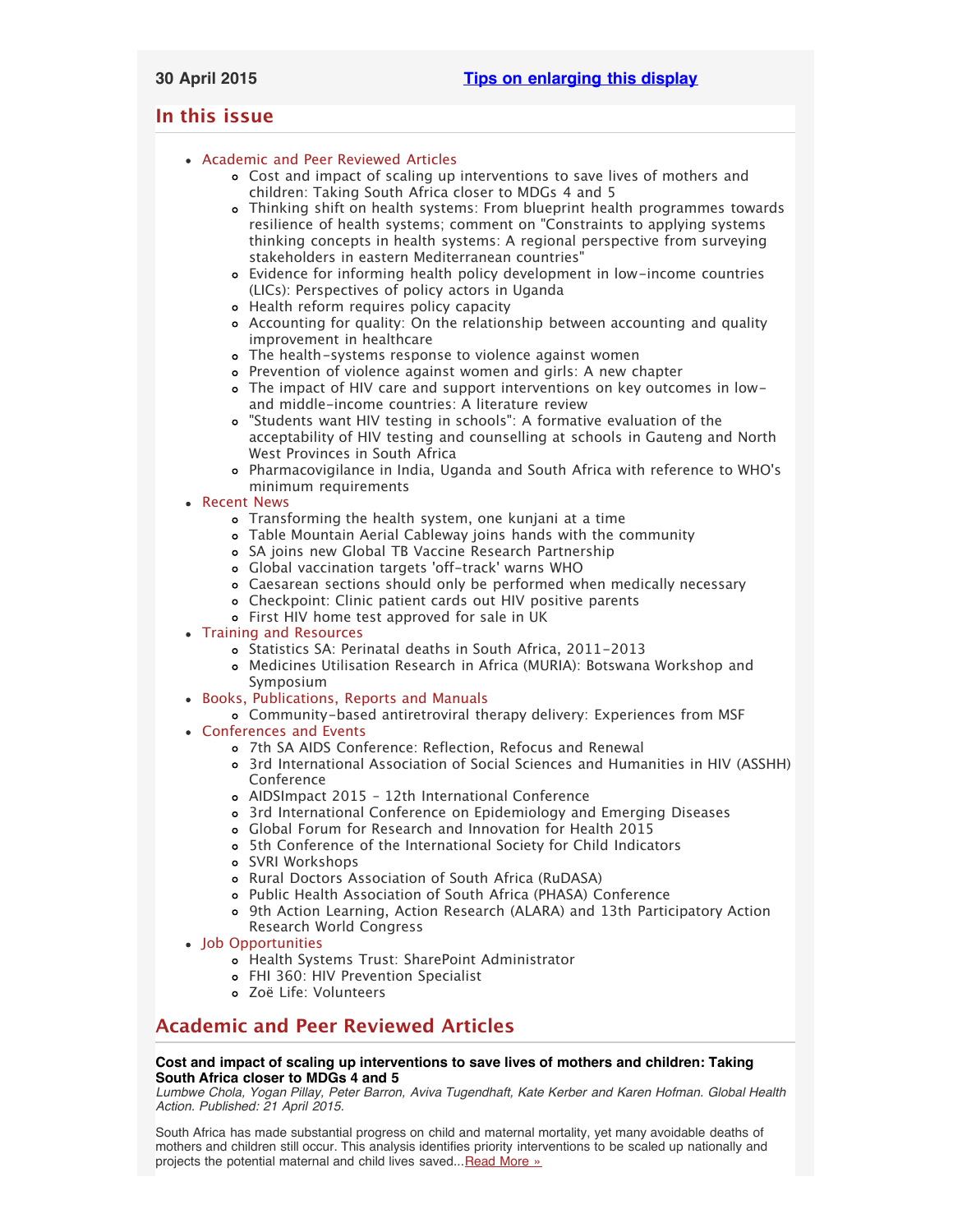#### **[back to top](#page-0-2)**

<span id="page-1-0"></span>**Thinking shift on health systems: From blueprint health programmes towards resilience of health systems; comment on "Constraints to applying systems thinking concepts in health systems: A regional perspective from surveying stakeholders in eastern Mediterranean countries"**

*Karl Blanchet. International Journal of Health Policy and Management. Published: May 2015.*

International health is still highly dominated by equilibrium approaches. The emergence of systems thinking in international health provides a great avenue to develop innovative health interventions adapted to changing contexts. The public health community, nevertheless, has the responsibility to translate concepts related to systems thinking and complexity into concrete research methods and interventions... [Read More »](http://www.ijhpm.com/article_2975_616.html)

Source: [http://www.ijhpm.com/article\\_2975\\_616.html\[](http://www.ijhpm.com/article_2975_616.html)Accessed: 30 April 2015]

#### **[back to top](#page-0-2)**

## <span id="page-1-1"></span>**Evidence for informing health policy development in low-income countries (LICs): Perspectives of policy actors in Uganda**

*Juliet Nabyonga-Orem, Rhona Mijumbi. International Journal of Health Policy and Management. Published: May 2015.*

Although there is a general agreement on the benefits of evidence informed health policy development given resource constraints especially in Low-Income Countries (LICs), the definition of what evidence is, and what evidence is suitable to guide decision-making is still unclear... [Read More »](http://www.ijhpm.com/article_2984_0.html)

Source: [http://www.ijhpm.com/article\\_2984\\_0.html\[](http://www.ijhpm.com/article_2984_0.html)Accessed: 30 April 2015]

#### **[back to top](#page-0-2)**

#### <span id="page-1-2"></span>**Health reform requires policy capacity**

*Pierre-Gerlier Forest; Jean-Louis Denis; Lawrence D. Brown; David Helms. International Journal of Health Policy and Management. Published: May 2015.*

Among the many reasons that may limit the adoption of promising reform ideas, policy capacity is the least recognized. [Read More »](http://www.ijhpm.com/article_3012_0.html)

Source: [http://www.ijhpm.com/article\\_3012\\_0.html\[](http://www.ijhpm.com/article_3012_0.html)Accessed: 30 April 2015]

#### **[back to top](#page-0-2)**

#### <span id="page-1-3"></span>**Accounting for quality: On the relationship between accounting and quality improvement in healthcare**

*BioMed Central. Published: 23 April 2015.*

Accounting - that is, standardized measurement, public reporting, performance evaluation and managerial control - is commonly seen to provide the core infrastructure for quality improvement in healthcare... [Read More](http://www.biomedcentral.com/1472-6963/15/178) [»](http://www.biomedcentral.com/1472-6963/15/178)

Source: [http://www.biomedcentral.com/1472-6963/15/178\[](http://www.biomedcentral.com/1472-6963/15/178)Accessed: 30 April 2015]

#### **[back to top](#page-0-2)**

#### <span id="page-1-4"></span>**The health-systems response to violence against women**

*Claudia García-Moreno, Kelsey Hegarty, Ana Flavia Lucas d'Oliveira, Jane Koziol-McLain, Manuela Colombini, Gene Feder. The Lancet. Published: 18 April 2015.*

Health systems have a crucial role in a multisector response to violence against women. Some countries have guidelines or protocols articulating this role and health-care workers are trained in some settings, but generally system development and implementation have been slow to progress... [Read More »](http://www.thelancet.com/journals/lancet/article/PIIS0140-6736%2814%2961837-7/fulltext)

Source: <http://www.thelancet.com/journals/lancet/article/PIIS0140-6736%2814%2961837-7/fulltext>[Accessed: 30 April 2015]

#### **[back to top](#page-0-2)**

## <span id="page-1-5"></span>**Prevention of violence against women and girls: A new chapter**

*Udani Samarasekera, Richard Horton. The Lancet. Published: 18 April 2015.*

In Margaret Atwood's novel, The Handmaid's Tale, set in the near future, a totalitarian state has come to power in the USA having cracked down on women's rights, forbidding them to own property or hold jobs. In this futuristic dystopia, women have strict roles in society... [Read More »](http://www.thelancet.com/journals/lancet/article/PIIS0140-6736(14)61775-X/fulltext?elsca1=etoc&elsca2=email&elsca3=0140-6736_20150418_385_9977_&elsca4=Public%20Health%7CInfectious%20Diseases%7CHealth%20Policy%7CInternal%2FFamily%20Medicine%7CGeneral%20Surgery%7CLancet)

Source: [http://www.thelancet.com/journals/lancet/article/PIIS0140-6736](http://www.thelancet.com/journals/lancet/article/PIIS0140-6736(14)61775-X/fulltext?elsca1=etoc&elsca2=email&elsca3=0140-6736_20150418_385_9977_&elsca4=Public%20Health%7CInfectious%20Diseases%7CHealth%20Policy%7CInternal%2FFamily%20Medicine%7CGeneral%20Surgery%7CLancet)[Accessed: 30 April 2015]

#### **[back to top](#page-0-2)**

<span id="page-1-6"></span>**The impact of HIV care and support interventions on key outcomes in low- and middle-income countries: A literature review**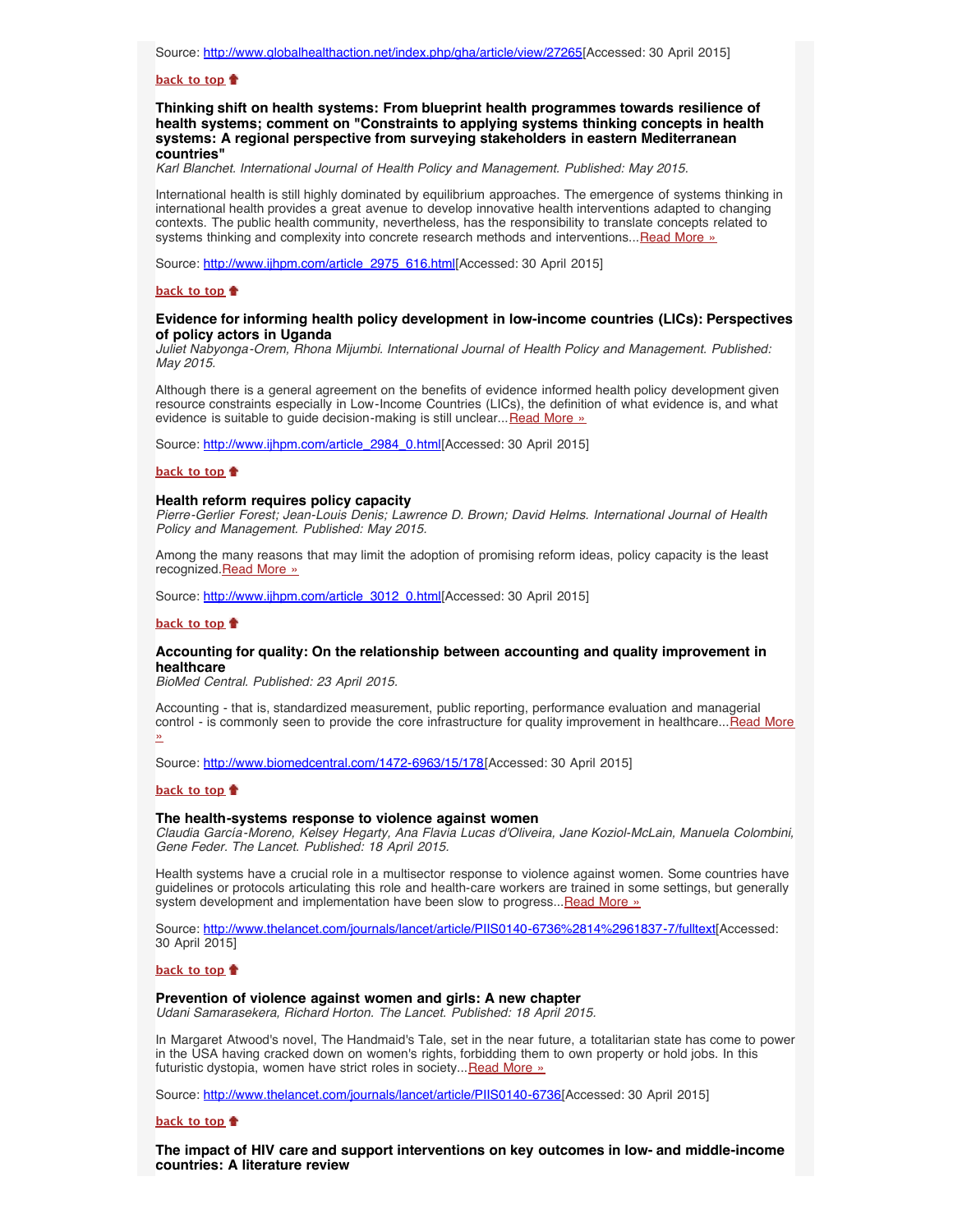*Kaplan JE, Hamm TE, Forhan S, Saadani Hassani A, Bang G, Weyant E, Tchuenche M, Langley C, Lapidos-Salaiz I, Bateganya MH. Journal of Acquired Immune Deficiency Syndromes. Published: 15 April 2015.*

The US President's Emergency Plan for AIDS Relief (PEPFAR) Adult Care and Support interagency technical working group (TWG) reviewed available evidence on the impact of non-ART adult care and support interventions on key outcomes to assist PEPFAR country teams in low- and middle-income countries (LMIC) as they make care and support programme decisions... [Read More »](http://journals.lww.com/jaids/Fulltext/2015/04151/The_Impact_of_HIV_Care_and_Support_Interventions.1.aspx)

Source: [http://journals.lww.com/jaids/Fulltext/2015/04151\[](http://journals.lww.com/jaids/Fulltext/2015/04151/The_Impact_of_HIV_Care_and_Support_Interventions.1.aspx)Accessed: 30 April 2015]

## **[back to top](#page-0-2)**

<span id="page-2-0"></span> **"Students want HIV testing in schools": A formative evaluation of the acceptability of HIV testing and counselling at schools in Gauteng and North West Provinces in South Africa** *Sphiwe Madiba, Mathilda Mokgatle. BMC Public Health. Published: 17 April 2015.*

The proposal by the South African Health Ministry to implement HIV testing and counselling (HTC) at schools in 2011 generated debates about the appropriateness of such testing. However, the debate has been between the Ministries of Education and Health, with little consideration of the students... [Read More »](http://www.biomedcentral.com/content/pdf/s12889-015-1746-x.pdf)

Source: [http://www.biomedcentral.com/content/pdf/s12889-015-1746-x.pdf\[](http://www.biomedcentral.com/content/pdf/s12889-015-1746-x.pdf)Accessed: 30 April 2015]

## **[back to top](#page-0-2)**

### <span id="page-2-1"></span>**Pharmacovigilance in India, Uganda and South Africa with reference to WHO's minimum requirements**

*Karen Maigetter, Allyson M. Pollock, Abhay Kadam, Kim Ward, Mitchell G. Weiss. International Journal of Health Policy and Management. Published: April 2015.*

Pharmacovigilance (PV) data are crucial for ensuring safety and effectiveness of medicines after drugs have been granted marketing approval. This paper describes the PV systems of India, Uganda and South Africa based on literature and Key Informant (KI) interviews and compares them with the World Health Organization's (WHO's) minimum PV requirements for a Functional National PV System. [Read More »](http://www.ijhpm.com/article_2985_0.html)

Source: [http://www.ijhpm.com/article\\_2985\\_0.html\[](http://www.ijhpm.com/article_2985_0.html)Accessed: 30 April 2015]

**[back to top](#page-0-2)**

## <span id="page-2-2"></span>**Recent News**

## <span id="page-2-3"></span>**Transforming the health system, one kunjani at a time** *Health Systems Trust. Published: 30 April 2015.*

Sarah Davids believes that the use of a simple word, "kunjani", has the power to transform lives... [Read More »](http://www.hst.org.za/news/transforming-health-system-one-kunjani-time)

Source: [http://www.hst.org.za/news/transforming-health-system-one-kunjani-time\[](http://www.hst.org.za/news/transforming-health-system-one-kunjani-time)Accessed: 30 April 2015]

### **[back to top](#page-0-2)**

#### <span id="page-2-4"></span>**Table Mountain Aerial Cableway joins hands with the community**

*Stellenbosch University. Published: 30 April 2015.*

Several hundred community health workers and staff from the Desmond Tutu TB Centre (DTTC) at Stellenbosch University celebrated a near perfect autumn day as they took the cable car up Table Mountain, many of them for the first time...[Read More »](http://www.hst.org.za/news/table-mountain-aerial-cableway-joins-hands-community)

Source: [http://www.hst.org.za/news/table-mountain-aerial-cableway-joins-hands-community\[](http://www.hst.org.za/news/table-mountain-aerial-cableway-joins-hands-community)Accessed: 30 April 2015]

#### **[back to top](#page-0-2)**

## <span id="page-2-5"></span>**SA joins new Global TB Vaccine Research Partnership**

*SABC. Published: 22 April 2015.*

The year 2015 will see the development of a new Global TB Vaccine Partnership (GTBV) in a quest to advance clinical candidates for further research and development to prevent and treat Tuberculosis... [Read](http://www.hst.org.za/news/sa-joins-new-global-tb-vaccine-research-partnership) [More »](http://www.hst.org.za/news/sa-joins-new-global-tb-vaccine-research-partnership)

Source: [http://www.sabc.co.za/news/a/9c9d0780481aa0f7b3b6f378423ca9af/SA-joins-new-Global-TB-Vaccine-](http://www.sabc.co.za/news/a/9c9d0780481aa0f7b3b6f378423ca9af/SA-joins-new-Global-TB-Vaccine-Research-Partnership-20150422)[Research-Partnership-20150422\[](http://www.sabc.co.za/news/a/9c9d0780481aa0f7b3b6f378423ca9af/SA-joins-new-Global-TB-Vaccine-Research-Partnership-20150422)Accessed: 30 April 2015]

## **[back to top](#page-0-2)**

<span id="page-2-6"></span>**Global vaccination targets 'off-track' warns WHO** *WHO. Published: 22 April 2015.*

Progress towards global vaccination targets for 2015 is far off-track with 1 in 5 children still missing out on routine life-saving immunizations that could avert 1.5 million deaths each year from preventable diseases... [Read More »](http://www.hst.org.za/news/global-vaccination-targets-track-warns-who)

Source: <http://www.who.int/mediacentre/news/releases/2015/global-vaccination-targets/en/>[Accessed: 30 April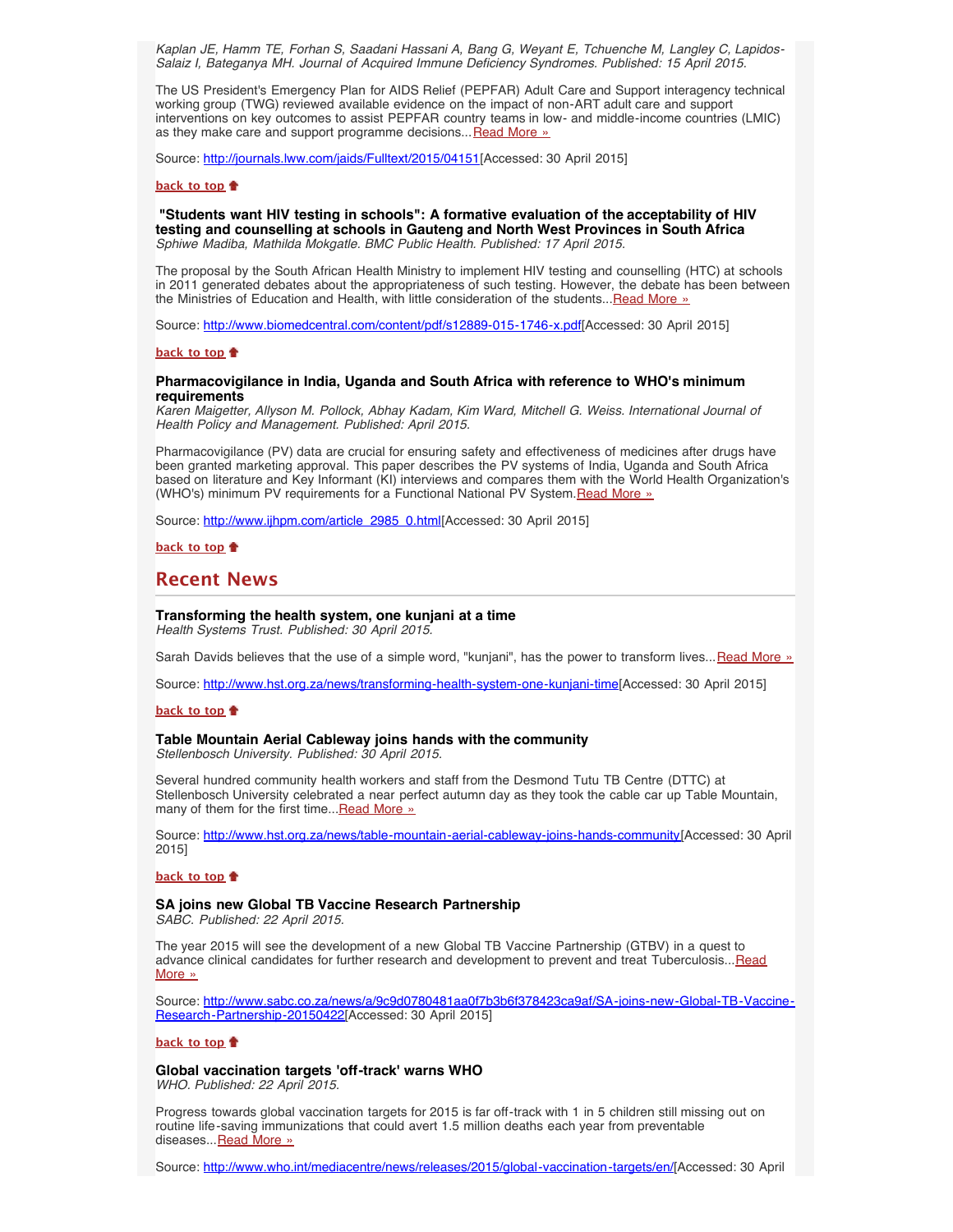2015]

## **[back to top](#page-0-2)**

#### <span id="page-3-0"></span>**Caesarean sections should only be performed when medically necessary** *WHO. Published: 10 April 2015.*

Caesarean section is one of the most common surgeries in the world, with rates continuing to rise, particularly in high- and middle-income countries... [Read More »](http://www.who.int/mediacentre/news/releases/2015/caesarean-sections/en/)

Source: [http://www.who.int/mediacentre/news/releases/2015/caesarean-sections/en/\[](http://www.who.int/mediacentre/news/releases/2015/caesarean-sections/en/)Accessed: 30 April 2015]

#### **[back to top](#page-0-2)**

## <span id="page-3-1"></span>**Checkpoint: Clinic patient cards out HIV positive parents**

*eNCA. Published: 31 March 2015.*

I'd received a call from a friend of a friend, telling me about how some rural clinics in the Eastern Cape had disclosed the HIV status of several women without consulting them. To do this in an area where there are such high levels of stigma and discrimination can be extremely damaging for the individual concerned... [Read More](http://www.hst.org.za/news/checkpoint-clinic-patient-cards-out-hiv-positive-parents) [»](http://www.hst.org.za/news/checkpoint-clinic-patient-cards-out-hiv-positive-parents)

Source: [http://www.enca.com/south-africa/checkpoint-clinic-patient-cards-out-hiv-positive-parents\[](http://www.enca.com/south-africa/checkpoint-clinic-patient-cards-out-hiv-positive-parents)Accessed: 30 April 2015]

#### **[back to top](#page-0-2)**

#### <span id="page-3-2"></span>**First HIV home test approved for sale in UK**

*aidsmap. Published: 24 April 2015.*

The BioSure HIV Self Test, designed to be used by untrained users at home was granted a CE mark yesterday, making it the first HIV home test which can be legally sold in the United Kingdom. The test is simple to perform and tests for the presence of HIV antibodies in a drop of blood. Read More »

Source: <http://www.aidsmap.com/First-HIV-home-test-approved-for-sale-in-UK/page/2964537/>[Accessed: 30 April 2015]

**[back to top](#page-0-2)**

## <span id="page-3-3"></span>**Training and Resources**

#### <span id="page-3-4"></span>**Perinatal deaths in South Africa, 2011-2013**

*Statistics SA. Published: 16 April 2015.*

Statistics South Africa (Stats SA) has identified a need to publish statistics on perinatal deaths. This information is based on administrative records captured on death notification forms collected from the South African civil registration system maintained by the Department of Home Affairs (DHA). [Click Here»](http://www.statssa.gov.za/publications/P03094/P030942013.pdf)

#### **[back to top](#page-0-2)**

## <span id="page-3-5"></span>**Botswana Workshop and Symposium**

*When: 27-29 July 2015 Venue: University of Botswana, Gaborone, Botswana URL: <http://muria.nmmu.ac.za/Botswana-Workshop-and-Symposium-27-29-July-2015>*

The workshop and symposium are intended to develop and progress medicines utilisation research in Africa. [Click Here»](http://muria.nmmu.ac.za/Botswana-Workshop-and-Symposium-27-29-July-2015)

## **[back to top](#page-0-2)**

## <span id="page-3-6"></span>**Books, Publications, Reports and Manuals**

#### **Community-based antiretroviral therapy delivery: Experiences from MSF** *UNAIDS. Published: 22 April 2015.*

<span id="page-3-7"></span>This document presents experiences of how community-based antiretroviral therapy (ART) delivery can improve both the level of access to treatment and the quality of health outcomes for people living with

HIV. [Click Here»](http://www.unaids.org/en/resources/documents/2015/20150420_MSF_UNAIDS_JC2707) **[back to top](#page-0-2)**

## <span id="page-3-8"></span>**Conferences and Events**

## <span id="page-3-9"></span>**7th SA AIDS Conference: Reflection, Refocus and Renewal**

*When: 9-12 June 2015 Venue: Durban International Convention Centre, South Africa URL: <http://www.saaids.co.za/>*

This Conference comes at a critical time in global health, as 2015 marks the end of the MDGs and the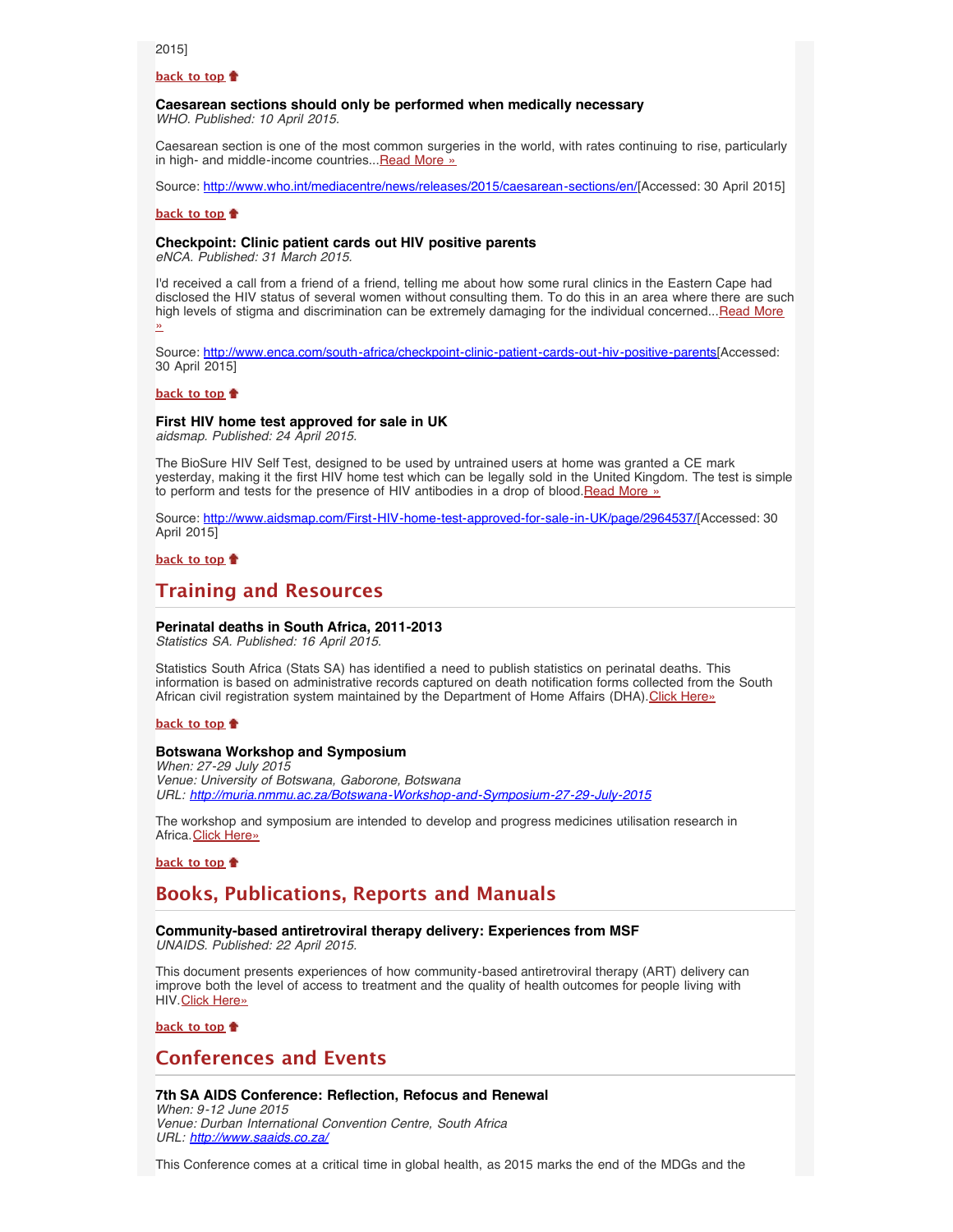beginning of the post-2015 sustainable development agenda. The theme of the Conference this year: Reflection, Refocus and Renewal provides a unique opportunity to reflect on what we have done across the entire spectrum of our programmes in the response to HIV, including the structural and social determinants which fuel this epidemic.

## **[back to top](#page-0-2)**

## <span id="page-4-0"></span>**3rd International Association of Social Sciences and Humanities in HIV (ASSHH) Conference**

*When: 6-9 July 2015 Venue: Stellenbosch, South Africa URL: <http://www.asshhconference.org/>*

A warm welcome to the 3rd Conference of the Association for the Social Sciences and Humanities in HIV (ASSHH). As Conference Co-chairs, we have worked hard to develop an exciting programme for the meeting, which will bring together critically informed and theoretically engaged scholars and practitioners from a wide range of social science and humanities disciplines. Our goal as in previous meetings is to ask the kinds of critical questions it is sometimes difficult to pose in other settings, and to contribute to new and creative ways of thinking about the HIV epidemic.

## **[back to top](#page-0-2)**

## <span id="page-4-1"></span>**AIDSImpact 2015 – 12th International Conference**

*When: 28-31 July 2015 Venue: Amsterdam, Netherlands URL: <http://www.aidsimpact.com/2015/>*

AIDSImpact is an international behavioral and psychosocial science conference that addresses issues related to HIV/AIDS prevention, treatment and care, focusing both globally and on specific communities and countries hardest hit by the HIV/AIDS epidemic. AIDSImpact first convened in Amsterdam in 1991. Now, in 2015 the 12th AIDSImpact conference returns to the city.

## **[back to top](#page-0-2)**

## <span id="page-4-2"></span>**3rd International Conference on Epidemiology and Emerging Diseases**

*When: 4-6 August 2015 Venue: Valencia, Spain URL: <http://epidemiology.conferenceseries.com/>*

Epidemiology 2015 will be held from 4-6 August 2015 at Valencia, Spain with the support and collaboration of editorial board members and scientific partners. The main motto of this conference is to bring all the renowned Epidemiologists, Clinicians, Public Health practitioners, Biostatisticians, Healthcare Policymakers, Industry experts, Researchers and Students under a common roof.

## **[back to top](#page-0-2)**

## <span id="page-4-3"></span>**Global Forum on Research and Innovation for Health 2015**

*When: 24-27 August 2015 Venue: Manila, Philippines URL: [http://www.forum2015.org](http://www.forum2015.org/)*

Forum 2015 is a unique global platform to promote the role of research and innovation in creating better health, enhancing equity and stimulating development. Join other policy-makers, business and non-profit leaders, international organizations, academic and research institutions, social entrepreneurs and key stakeholders, as we work together to shape the global health research agenda locally, regionally and globally.

## **[back to top](#page-0-2)**

## <span id="page-4-4"></span>**5th Conference of the International Society for Child Indicators**

*When: 2-4 September 2015 Venue: University of Cape Town, South Africa URL: <http://isci2015.org/>*

The 5th Conference of the International Society for Child Indicators will be held on 2-4 September 2015 in the Kramer Law Building, University of Cape Town. Researchers, practitioners, policy makers and child advocates from across the world will gather for three days to share and discuss the latest child indicator research and implications for policy and interventions.

## **[back to top](#page-0-2)**

## <span id="page-4-5"></span>**SVRI Workshops**

*When: 15-17 September 2015 Venue: Stellenbosch, South Africa URL: [http://www.svri.org/forum2015/](http://www.svri.org/forum2015/index.htm)*

The Sexual Violence Research Initiative is proud to announce the 4th international conference, the SVRI Forum 2015. The Forum brings together researchers, gender activists, funders, policy makers, service providers, practitioners and survivors from around the world and will showcase innovation to end sexual violence, intimate partner violence and child abuse, and strengthen responses to survivors in low- and middleincome countries.

**[back to top](#page-0-2)**